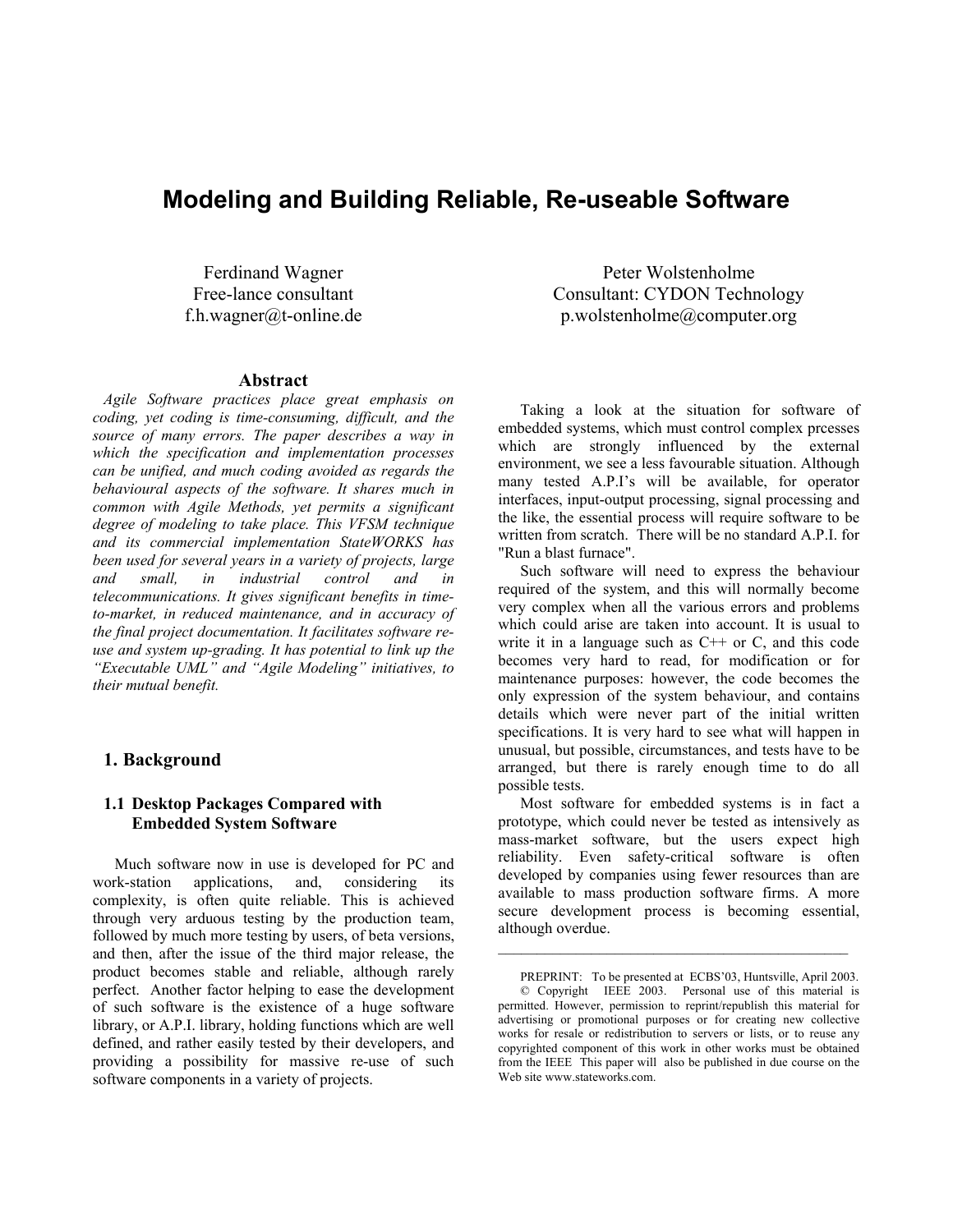### **1.1. Dangers of Coding**

It is becoming clear that special coding for a new project is a dangerous activity, and that it is very hard to manage the development process. The code will be intrinsically unreliable, and often causes project delays while it is being fixed.

It is the purpose of this paper to outline an approach which eliminates some of the problems, by avoiding certain parts of coding, and imposing a strict discipline on the software structure. The techniques described below have been applied to a variety of projects over more than a decade, and are not limited to the implementation of software for embedded systems. Essentially, rather than coding this area of software, we express it in a formal and abstract way, as a specification, and then execute a fixed program to process the specification. Because the fixed program has been in use, without change, for some years, it is totally reliable, and it acts on data which **is** the specification in a condensed and specialised format, for efficiency.

Although this idea is not new, the way in which it is applied in combination with other features provides a very powerful tool for implementing software for complex systems.

#### **2. Major Features.**

#### **2.1. Separation of Control Flow from Data**

We consider that much complexity arises from the intermingling of computations of various sorts with the control statements, as this makes it difficult to retain awareness of all the assumptions implied in one part of the code, but which will affect other sections. The control flow, to which we give the classical meaning, namely the majority of statements of the nature of " if..then..else, do…while, switch….case..." defines the behaviour of the software. We extract all of this, separating it from all the numerical calculations or algorithms, and express it in a finite state machine form. (For those unfamiliar with this concept a short explanation is given in Appendix A.)

#### **2.2. Finite State Machines**

Although finite state machines (FSM) have long been considered a useful tool for the programmer, it is still common today to see allegations that, when applied to real-life projects, they become too unwieldy to program, and too complex to understand [1, 2]. This view is not correct, but certain techniques need to be employed if they are to be used successfully. Essentially, a software

project, as regards the control flow, needs to be split into a number of FSMs, suitably inter-linked.

Several writers have tried to make this clear. David Harel, with StateCharts, suggests using a hierarchical structure, with inheritance [3]. We advise the use of a number of FSM arranged in a hierarchy, but do not insist on this in all cases. We dislike the "nesting" idea, where a state can contain a complete, subsidiary FSM, but rather suggest a flat arrangement where each FSM has its own, rather clean definitions. The basic rule is that a lowerlevel FSM presents its state to the upper levels, and the upper levels can pass commands to the lower levels: rather like an army. (There are some ways of getting round the rules, but they should be employed with discretion.) All upper-level machines have access to states of lower-level machines, and we prefer not to speak of inheritance in this context. Let it suffice to point out that, at any given instant, the state of the entire system is expressed as the set of all the states of the individual FSMs composing it.

A good textbook explanation of FSM applications is given in Ref. [4] , and the author provides quite a wide range of examples of FSM application, both singly and with a hierarchical structure.

We use a very simple and classical text-book form of the FSM [5], limited to a set of states, transitions, and associated actions (Figure 1) and similar to that proposed for finite state machines in Executable UML [6]. In the transition diagram the states are the vertices of a graph, and the transitions may be arranged as needed. Several transitions from any specific state to one other are allowed. Situations where the same transition might occur for several rather different reasons are catered for by allowing a complex logic expression to govern each transition.

### **2.3. Virtual Inputs**

For practical and theoretical reasons, the expressions which regulate the transition conditions of each FSM are expressed in a special form of binary algebra, which we call positive-logic algebra. Each term is an assertion of some aspect of the system outside the FSM, and is called a "Virtual Input" because it is derived from a real input signal which may be digital, analog, a timer, an event etc. Various terms may be combined in a binary expression, using AND and OR operators only. (AND takes precedence over OR.) The NOT operator is forbidden. This is because an absence of an assertion, such as "Valve Open", does not necessarily have a meaning such as "Valve Closed" as there could be some other input state such as "Valve moving" or "Valve Position Unknown". Many quantities are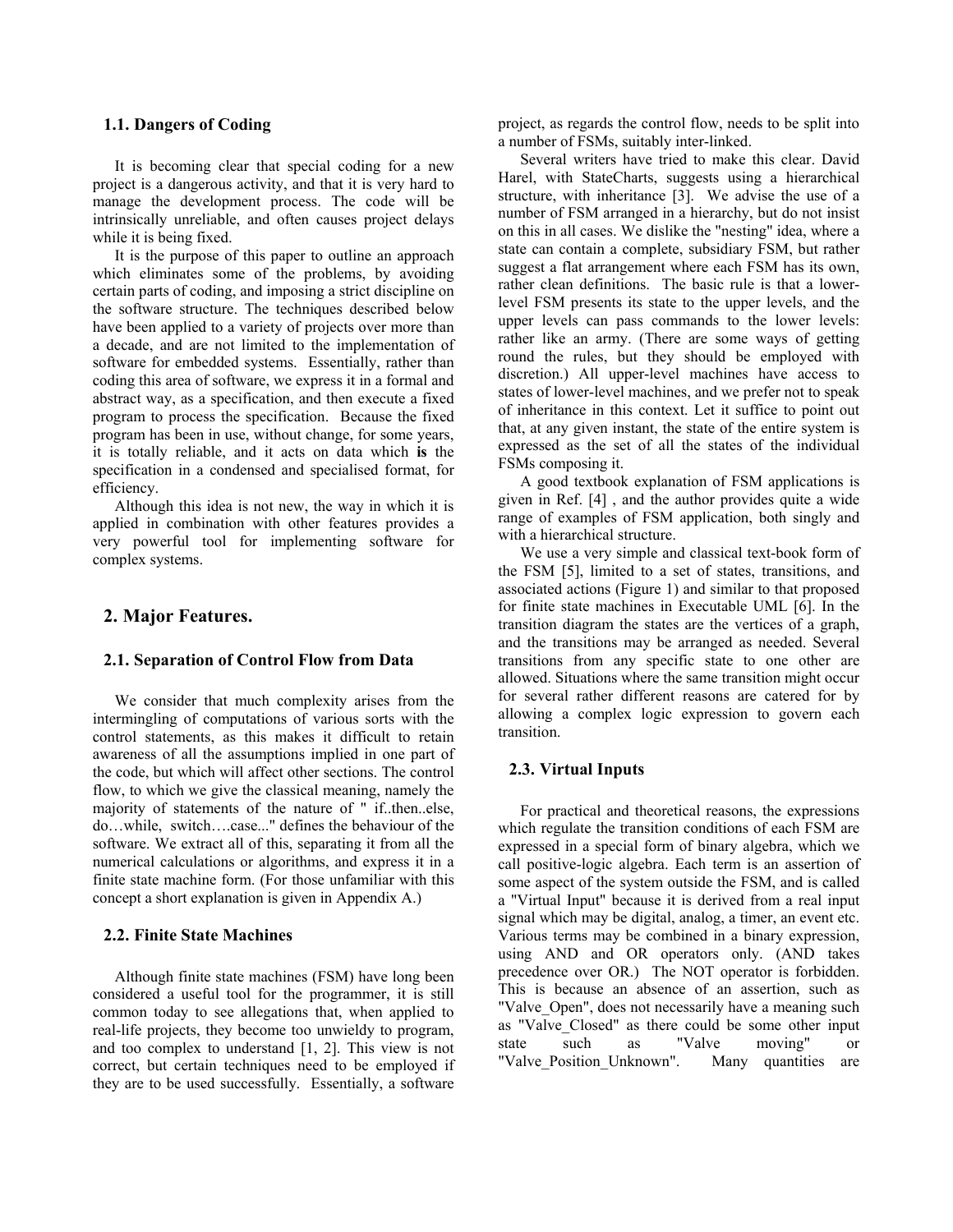analog, and need to be transformed into virtual inputs such as "Pressure\_Low, Pressure\_Good, Pressure\_High".

Although it is obvious that the NOT operator will be hard to use in situations where the value has three or more meaningful states, we prohibit its use even when the input is clearly binary, so that the transition conditions are always made up of positive assertions of various sorts. The programmer is, naturally, quite free in the way he wishes to generate and use them. By use of the positive-logic algebra, the software for enumeration of all the expressions becomes very efficient indeed.

Another way of regarding the Virtual Inputs is to consider them as a virtual lower layer, presenting an FSM-style interface to the real FSM's we are to design. The Virtual Input to the entire system is a set of input states, each under the control of some specialised input/output software described below. The states are visible to the upper layers, for use in the transition expressions. For example, a motorised valve might have five possible states such as OPEN, CLOSED, OPENING, CLOSING, FAULT. A NOT operator, applied to any of these states, is rather meaningless as it could imply any one of the other four states.

On account of the use of Virtual Inputs, the techniques were given the name "Virtual Finite State Machine" (VFSM).

#### **2.4. Actions**

At various stages in the operation of the software, the FSM must act on other parts of the system, by issuing commands, setting new parameters, sending signals, starting timers etc. We use the term "Action" for such stimuli, and there are three basic categories (Figure 1):

- Entry actions occur at entry to a given state, and correspond to the classical Mealy automata in FSM theory.

Exit actions occur at the exit from a state: these are slightly less commonly used.

- Input Actions are actions which, although associated with some form of input condition or signal, do not necessarily cause a state change, but need to cause an output of some nature. These correspond to the Moore model of automaton.

It must be stressed that these actions are not associated with specific transitions but with states.

The designer will need to establish an "Output Name" for each action he requires in the system, and the FSM operations will cause "Virtual Outputs" to be generated. These are handled elsewhere.

#### **2.5. Direct Execution without Coding**

In design of the various FSMs in his system, the programmer will need to specify all the Virtual Inputs, using Input Names. He will have prepared all the transition expressions, and defined actions to be performed or invoked at various stages in the process. All this work is performed using a specialised editor, with a graphical presentation of a state-transition diagram coupled to a tabular presentation of all the fine detail. At the conclusion of this process, a file is generated, expressing the complete structure in a compressed format. This is called the "Control Specification".

At any time during the process, the designer may run some simulations and other tests, in order to see how the system will behave in various conditions. Such simulations run on the same data - the Control Specification - as will be used in the target application. When the designer is happy, and has perhaps also shown the running process to his supervisor or to his customer, the Control Specification is loaded to the target system, together with the program which we call the VFSM Executor. Some form of input-output software package is also needed, and this is described below.





#### **Figure 1. State specification: graphical (a) and tabular (b) forms**

It is important to realise that no run-time code is compiled in this process. In a sense, no new software is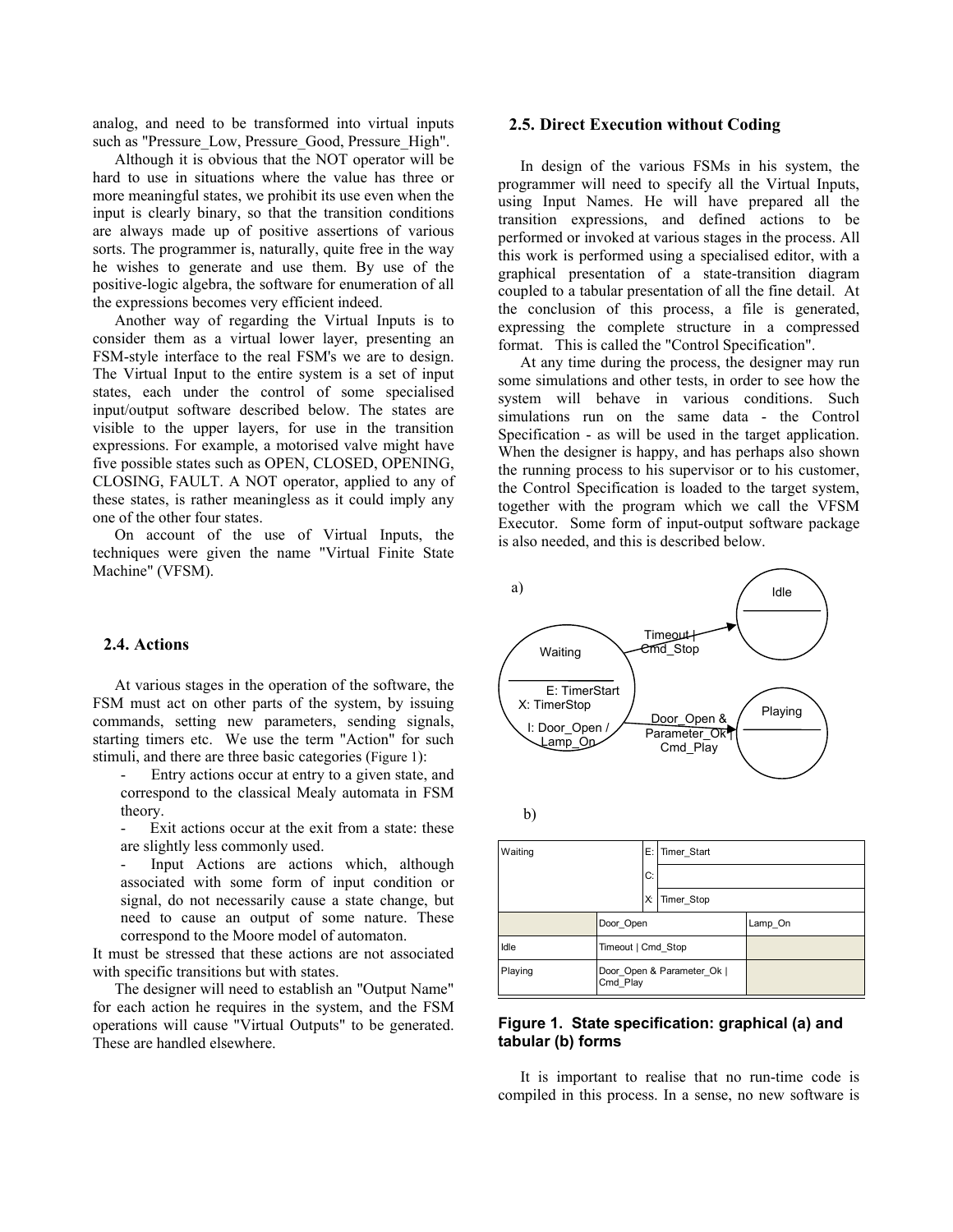generated, and we see software re-use pushed to an extreme. (A similar approach is described in [7]). Of course, one might consider the Control Specification to be a high-level language, but it is not the usual procedural language, as it may have many concurrent activities rather than expressing a single thread, and indeed a major system might have some hundreds of FSMs in operation, all implemented by means of the single VFSM Executor, and existing at the same time.

The Control Specification is an expression of a very few, basic concepts such as states, virtual inputs, and transitions, and it is extremely efficiently implemented by the VFSM Executor. Many thousands of state transitions per second can be handled in a practical system, using a modern c.p.u., depending on what other functions need to be dealt with at that time, of course. The VFSM concept can be easily applied to multiple-processor systems, using a LAN.

This technique goes far beyond the conventional idea of setting out a state-transition table and implementing FSMs by means of an interpreter, as a state-transition table of classical structure can not easily cope with very complex transition expressions and there is a risk that these will have to be implemented and documented elsewhere. The Virtual Input concept is the essential key to both making the execution process efficient, and showing adequate detail about transition conditions at the abstract level of the state machine design.

Because there is no compilation of code, all revisions have to be made at the abstract level of the specifications, which means that these specifications really express all the details and can not be out of date.



**Figure 2: StateWORKS Execution Environment** 

#### **2.6. Treatment of Inputs**

The VFSM executor runs in what we term a "virtual environment" whereby the inputs which reach each FSM are not the real, varied and sometimes complicated items found in the system, but have been transformed into virtual inputs, as described in section 2.3 above. (Similar considerations apply to the outputs.)

At any time, the *Virtual Input* contains the complete information about the control conditions in the system, and it is in fact a set. For instance, the virtual input *{DI\_LOW , TI\_STOP}* means that the digital input has the control value LOW, the timer has been stopped and the control values of other inputs are unknown.

We introduce a control property for each object and its usage in the following way:

*Each object has a control value which is a number. Each object has its definition of the control value that describes the calculation algorithm and range. To make it more understandable we use names for control values instead of numbers. The name of the control value is the object control property*.

 An example might be a measurement of the level of liquid in a tank. Rather than using the numerical value of the measurement, such as gallons, we establish "switch points" from which we derive control properties such as "LEVEL LOW, LEVEL OK, LEVEL HIGH" which are available to supply the virtual input. By this means, the specific details of inputs and outputs, which might require much more complex treatment than implied in the above examples, such as parsing messages, are isolated from the VFSM design work. This approach has a number of advantages:

- 1. Simplification of the VFSM design work by removal of extraneous considerations.
- 2. Easy alteration of parameters if a design change is required at a later stage.
- 3. Easy alteration of parameters if required during operation of a process.
- 4. Isolation of input signal processing, which allows a great deal of software re-use when many similar functions are encountered in a system.
- 5. The VFSM editor (Figure 3) is made aware of all the control properties, input names, output functions etc. which have been set up, and can check for consistency of the entire design.
- 6. System behavior can be examined before much specialized programming work starts, by just assuming that the virtual environment can be specified at the start but will be implemented in detail at a later stage.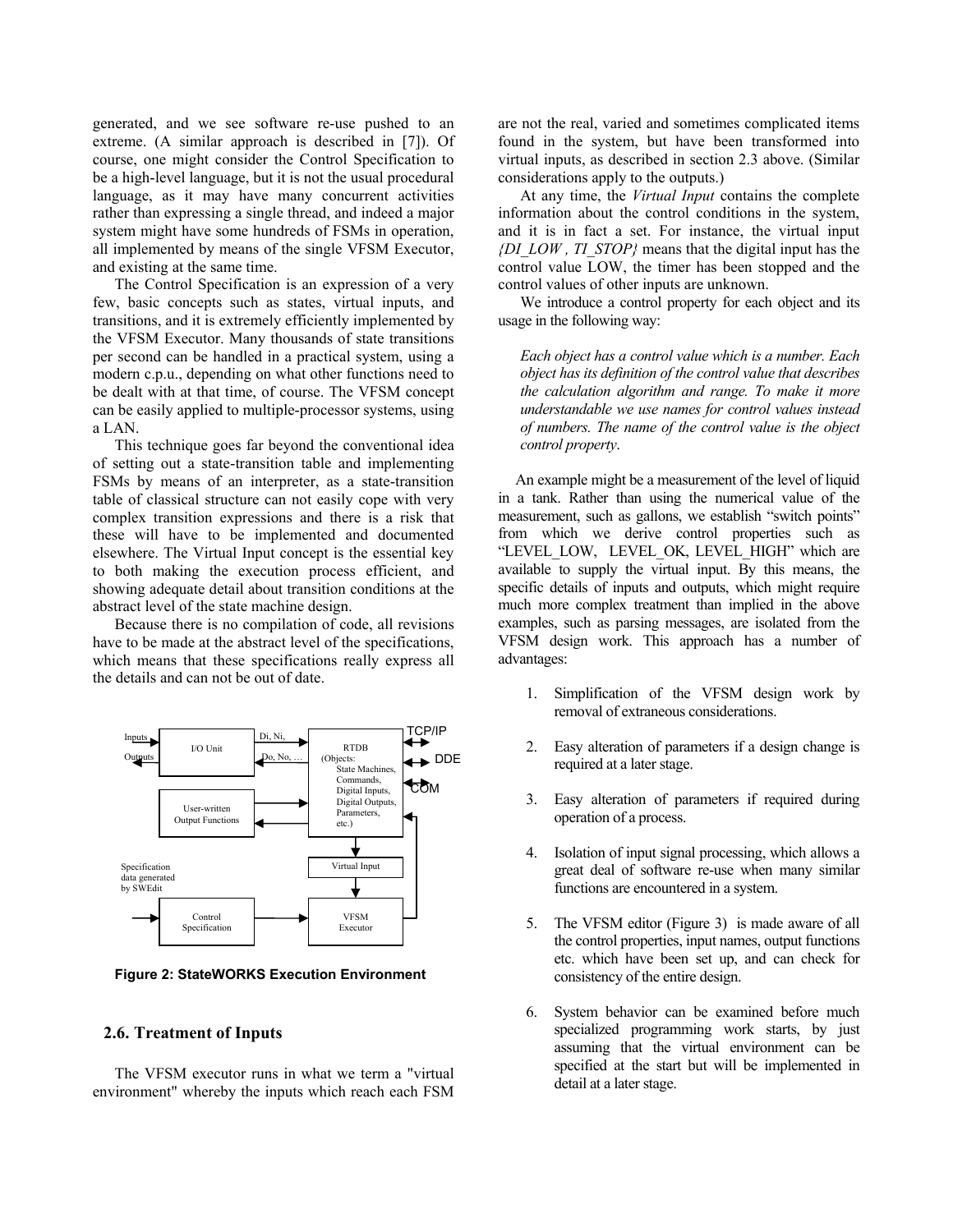7. Apparent simplification of a complex project, allowing it to be handled when previous approaches have failed. (Obviously, it will still be complex and require a good deal of design work !)

There is therefore a need to generate all the control properties from real-world inputs such as analog-todigital converters, timers, counters, digital sensors, events, commands, messages etc. and a considerable set of routines for this has been developed over the years. Originally, these were assembled into a package known as the I/O Unit, but in recent years a more versatile approach has been developed, using a Real Time Data Base (RTDB) and the entire product is commercialised under the name of StateWORKS (Figure 2). It is written in  $C++$ 

# **2.7. The RTDB**

The RTDB centralises all information regarding states, signals, inputs, outputs and messages. It holds the Control Specification and all Object Properties. In Microsoft Windows NT/2000 systems it acts as a DDE or

 a COM server, so that other software in the system may interact with the StateWORKS components. Versions for operating systems based on UNIX, such as Linux, Sun Solaris or VxWorks are provided with similar facilities, using POSIX or operating system specific calls as a rule. TCP/IP communication is supported. The RTDB holds the linkages between the physical input/output signals and the virtual environment: these are set up using the StateWORKS editor, and in many instances standard library items can be taken, and merely configured.

 User interface software, and local or remote monitoring and debugging features, are easily connected to the RTDB. A wide range of standard API functions is provided, so that in some extreme cases a highly complex control system may be developed with almost no classical coding. A comprehensive API manual is supplied. New functions may be easily added as required. The RTDB contains a variety of standard object types with the control values shown in Table 1.

 There are two types of objects in the RTDB: input and output objects. Input objects can influence system behaviour. and they have control values. Output objects have no influence on control and therefore they do not have control values.

| Object         | Description                  | Value                   | Control value             |
|----------------|------------------------------|-------------------------|---------------------------|
| <b>VFSM</b>    | State machine                | State (Number $> 0$ ,   | State (Number $> 0$ ,     |
|                |                              | User defined Name)      | User defined Name)        |
| <b>CMD</b>     | Command                      | Command (Number $> 0$ , | Command (Number $> 0$ ,   |
|                |                              | User defined Name)      | User defined Name)        |
| <b>TI</b>      | Timer                        | Counter state           | OVER, OVERSTOP,<br>RESET. |
|                |                              |                         | RUN, STOP                 |
| CNT,           | Counter                      | Counter state           | RESET.<br>OVER, OVERSTOP, |
| <b>ECNT</b>    | Event counter                |                         | RUN, STOP                 |
| <b>UDC</b>     | Up/Down counter              | Counter state           | CHANGED, DEF, INIT        |
| <b>SWIP</b>    | Switchpoint                  | Object to be supervised | HIGH, IN, LOW, OFF        |
| <b>XDA</b>     | Memory                       | Number $> 0$            | Number $> 0$              |
| <b>OFUN</b>    | Output function              | Number                  | Number                    |
| DI             | Digital input                | Boolean value           | LOW, HIGH                 |
| NI,<br>DAT.    | Numerical<br>input.<br>Data, | Value                   | CHANGED, DEF, INIT        |
| <b>PAR</b>     | Parameter                    |                         |                           |
| DO.            | Digital output               |                         |                           |
| N <sub>O</sub> | Numerical output             | -                       |                           |
| AL             | Alarm                        | -                       |                           |
| <b>TAB</b>     | Table                        |                         |                           |
| <b>UNIT</b>    | I/O Unit                     |                         |                           |

#### **Table 1: RTDB Objects**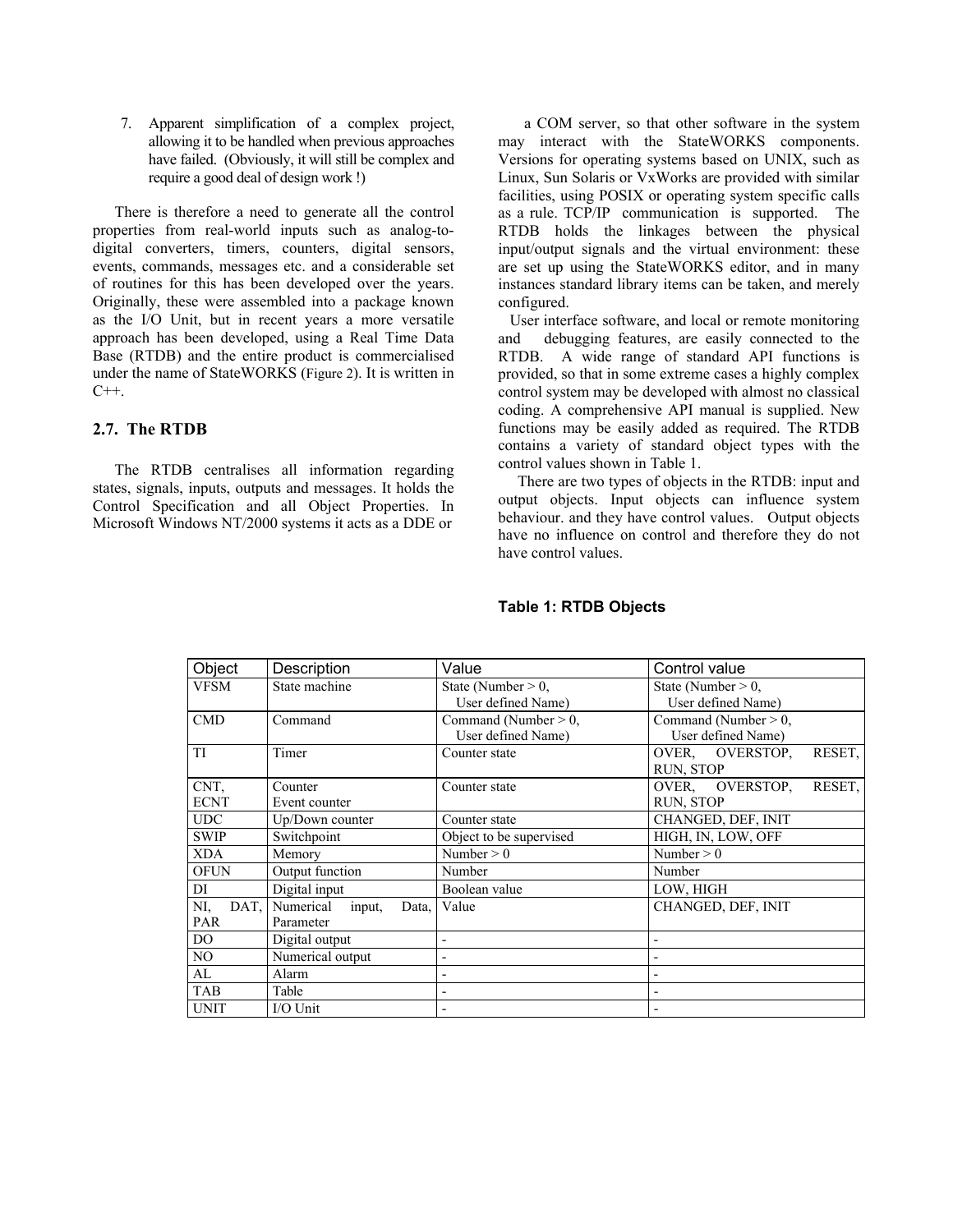# **3. The Development Process**

### **3.1 General Strategy**

The development process for StateWORKS is, to some extent, a matter of style and of experience, and there can be several reasonably good ways of designing any given system. There are some aspects of the process which are different from common practice in high-level modelling. Although any design needs first to be studied at the overall level, we suggest following the rule "top-down design: bottom-up implementation" which held for coding. Thus, the initial overview identifies some functional elements which should be implemented separately before combining into the whole.

In a typical embedded-system project, one then starts with the lowest level of FSMs, directly controlling or monitoring the hardware. Then the next level up can be designed, to issue commands to the bottom level and to monitor its activities. The complete design proceeds in this way, and at frequent intervals the FSMs are tested, by a simulator, and their behaviour in all possible situations examined, and indeed discussed with other members of the project team whenever a relevant issue arises. As this process continues, it will very often be found that the initially-planned structure has to be revised, because the complete system specifications which were the starting-point of the project were not complete in all respects. Readers familiar with the concepts of Agile Software Development will recognize some of them in the above description.

Of course, other FSM structures may be needed, and we do not wish to impose a strict hierarchy for all situations. Several groups of FSMs might be required in a project, with no strong inter-communication between them. Another problem might arise in knowing where and how to start, if there is no clear base level: this was encountered recently in the implementation of a very complex communications protocol, where the designer just had to start somewhere, and work through the system until he arrived at a good solution, using five FSMs in fact.

The design process outlined above can be completed before many of the algorithms which will eventually be needed have been developed, as it avoids handling data. Testing and design reviews can then be performed in the virtual environment, until the designer is confident that he has an effective solution. Following this, the various RTDB objects need to be finalised, and remaining functions programmed in the usual way. In practice, there will be some degree of iteration as detail design issues can impact on the FSM structure, to a limited extent.

#### **3.2. Comparison with Other Methods**

 We are in agreement with proponents of Statecharts and UML to the extent that we believe that software development methods must move towards automatic implementation of abstract specifications, and away from coding. But in practice, such methods have a major problem, in that when one starts with a high-level project specification, and works gradually downwards, the final result can never be complete. As a rule, top-down design does not work for control flow: we have to start with a vague idea about the main (upper) state machine and do the detailed specification of the lower level state machines. Then we get some feeling for the intermediate levels of state machines and work through these until we reach the main state machine.

 It is quite impossible to foresee, from the start, all the small details which will have a critical influence on the way in which the final code will work. The end result is that, after going as far as possible with, say, UML, one is obliged to start coding, and this coding diverges from the beautiful UML model one created. Finally, only the code represents the true specification, and it needs to be understood whenever changes are required, or software has to be re-used in a new generation of hardware. Theoretically, reverse engineering should assure that the code and specification are synchronized but: firstly, reverse engineering never works reliably and secondly, which is much more important, we are presented with the same problem as with coding. Once a programmer starts coding, there is no way to force him to take care about documentation, specification, and similar non-vital activities.

Advocates of Agile Methods [8], such as Extreme Programming have understood this problem, so they advise just getting started with coding, because only it will express the final specifications. There are two main problems with XP. The first is that modern programming languages are gaining complication faster than they are gaining power, so that code behavior is almost impossible to understand, in all but the more straightforward circumstances. The second, perhaps explained most clearly by the late Edsger Dijkstra, is that we can never hope to produce reliable software by means of a testing and patching process, without help from some other processes. A good feature of XP is the way in which user stories are employed, to generate tests, and are built up gradually into a complete test suite, but we must emphasize that these tests will need to cover all possible fault paths, and not just the desired scenarios.

StateWORKS avoids the difficulties described above by steering a middle way. A StateWORKS user simultaneously defines abstract models and implements them, generating data rather than code. Furthermore, the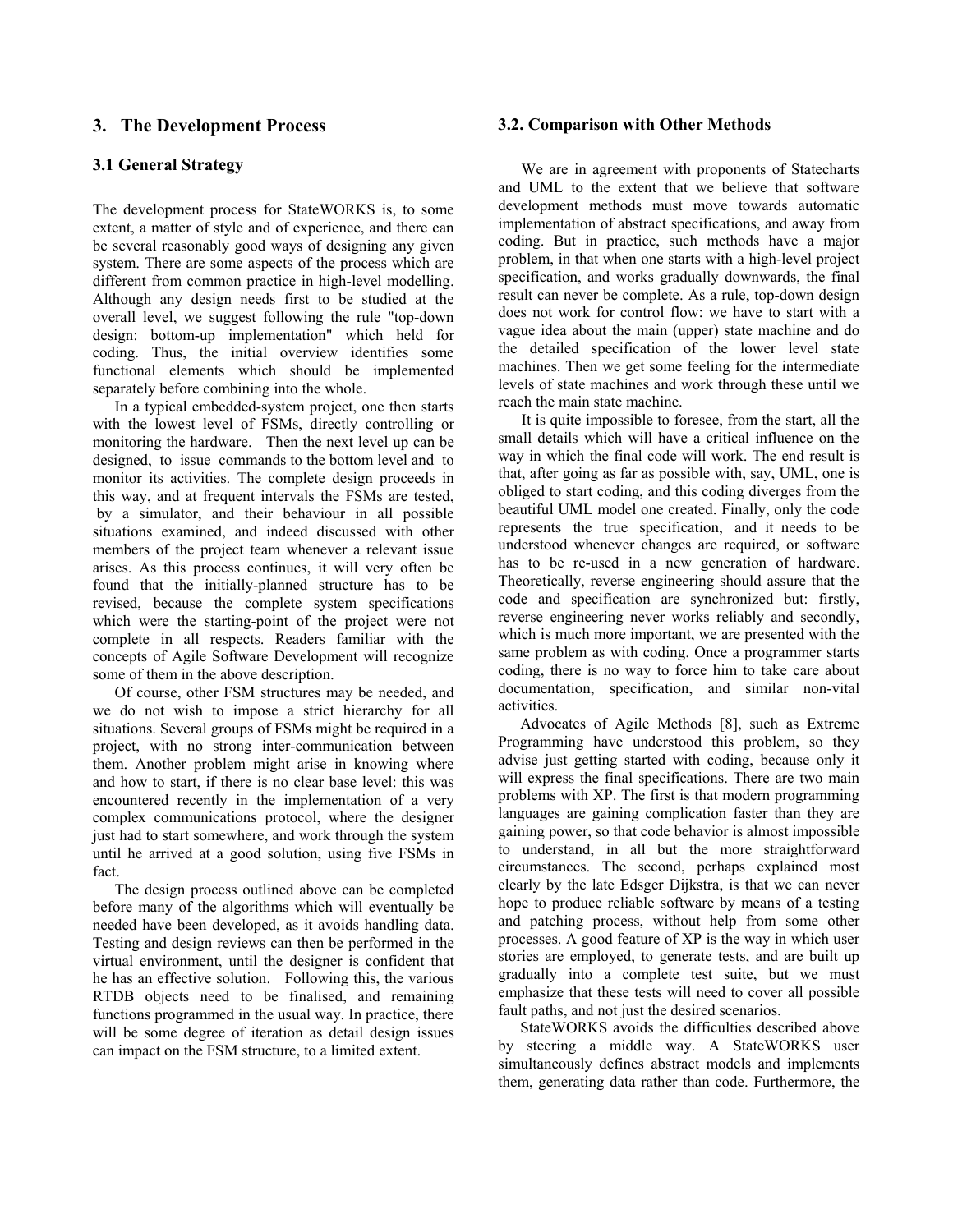StateWORKS FSM model is very basic and easy to learn, so that programmers need not "lose" a lot of time learning complex UML tools which might not in the end save much effort.

The StateWORKS designer, using FSM transition diagrams and the associated textual data, is in fact working on the implementation, which is not coded of course, but corresponds at the same time to the real behavioural specification - what the software will really do. He is able to design at a more abstract level than code. Devotees of Agile Methods can employ StateWORKS as one powerful tool among several in their arsenal, in the same way that they might use a State-Machine Compiler (SMC) [8 - Pages 429 to 431].

We believe that StateWORKS can fulfil many of the requirements of Executable UML [6], in a way which can also utilise the essentials of the Agile Programming working practices to good effect, while avoiding the need to generate complex program code. (We would, however, prefer transitions to be governed by more generalised inputs than the evanescent signals proposed by Mellor & Balcer.)

#### **3.3. FSM Creation**

The FSM design process, carried out using the StateWORKS editor (Figure 3), involves defining and naming each FSM and creating states, which are named and then fully specified. A graphical editor is usually preferred, but a tabular text presentation is also developed in parallel and this holds the complete FSM definitions. States are added to the transition diagram, and transition vectors drawn between them. The StateWORKS I.D.E. provides a context-aware editor, which can display the pure FSM transition diagram in graphical form and also bring up detail in text form, as for instance all the detailed actions associated with a state, as well as the transition conditions. The editor is aware of all the defined objects which might be invoked, and simultaneously links FSMs to the RTDB. It is able to deal with multiple FSMs in a project, and with the various communication mechanisms provided.

#### **Figure 3. StateWORKS editor**

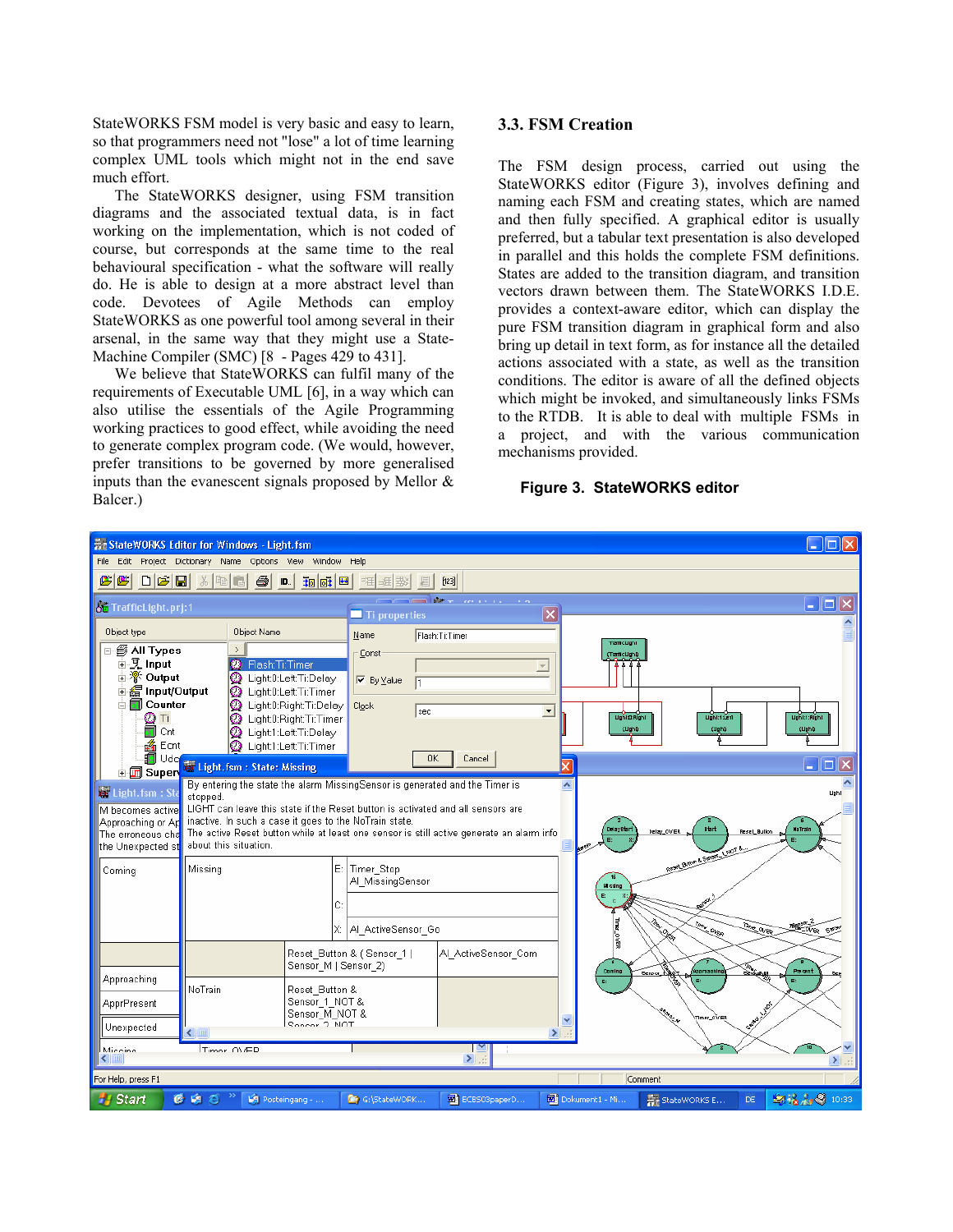Concurrently with the FSM design, as all the transition conditions are developed, the designer will need to give a formal name to each term in a condition: these are chosen to be meaningful, are held in an Input Name list by the editor, and can be used in other expressions. I/O objects are held in the RTDB, in fact, and they have a defined structure, with an I/O Object ID and a set of Values. A timer, for example, as an input, has values corresponding to RESET, STOP, RUN, OVER and OVERSTOP, while it can receive outputs for Reset, Stop, Start etc. which can be actions from an FSM state.

For each state entry actions, exit actions and input actions may be defined, in a similar way, by adding Output Names to a list. These details are not normally shown on the transition diagram, as they would make it too complex to read, but are instantly available when any state is selected.

 For most of the inputs and outputs which one might use, there exist already-defined objects for the RTDB. This can be used at two skill levels, in that a complete ready-compiled RTDB with all the common objects is available, and there is also a StateWORKS RTDB Class Library for use by skilled programmers with special requirements.

We should point out that the availability of many standard RTDB objects implies a high degree of software re-use for many input-output functions, so saving much time for the programming team.

As the design proceeds, the corresponding Control Specification is created, and the RTDB populated. These may be tested at various stages, either in the development environment or in a target system. A basic simulation capability is offered by a tool called SWLab, and this will often be adequate, but more complex simulations might require some ancillary software to be written, perhaps in Visual Basic if the I.D.E. is hosted in a Microsoft Windows NT/2000/XP system. It is common to test each FSM design against the perceived requirements, using "User Stories" or 'Use Cases" to generate the tests, after a first visual check – a sort of mental simulation. Frequently the visual run-through of various cases is sufficient to show up errors in the design, including the effects of various faults. Running tests, simulations and reviews will frequently cause the entire structure to be revised, several times, during development.

As problems arise in the implementation, the designer might wish to show the FSM transition diagram, and indeed the full data, to colleagues, and discuss what should occur in special cases. The presentation is relatively easy to comprehend, as there are very few symbols to be learned and the designer can show his colleagues what is happening even if they do not fully comprehend the FSM techniques.

#### **3.4 The Run-Time System**

When the designer has created the full system, written any special software that is needed, and tested and simulated all he can, the results can be loaded to the target system and run there. There is no compilation or equivalent process required for the StateWORKS part of the project, and the run-time system executes the specifications directly.

#### **4. StateWORKS in Practice**

StateWORKS concepts have been applied to a wide variety of projects, over a 12-year period [9, 10]. These have ranged from industrial controls and specialised measurement systems to telecommunications switching and protocol handling. The projects have not been trivial: the first implementation of the VFSM principle was for a semiconductor production line, using mini-computers, in 1988-1990. It is in wide use at Lucent for their international telecom switching products [11, 12] and has been shown to reduce development cost and also improve quality.

The full StateWORKS system with the RTDB has been in use for about five years, and has been very successful wherever applied. A typical project undertaken was where a team of 10 programming staff had great difficulty in coping with maintenance of many versions of a basic product, and new projects were becoming hard to deal with. A grass-roots project was commenced, with the aim of replacing all the existing software by new versions based on StateWORKS. This took 18 months, as there were special safety requirements, a need for a sophisticated user interface, and specialised computations for the data acquired, but at the end a team of 5 persons was able to deal with all needs, and the software was considered the best package in that particular market segment.

Because the StateWORKS tools impose a certain structure on the software, it has sometimes been possible to successfully and rapidly complete a project which had been though to be impossible, on account of its apparent complexity. If a complex project is hard to comprehend, then coding in the classical way, with any available language, will not make it easier to understand, and failure can result.

At the time of writing, StateWORKS is being introduced into two major multi-national companies. A list of past projects may be seen at the StateWORKS web site [13].

Because the StateWORKS concepts are very simple and basic, the programmer need not invest too much time in learning them, and can start applying them very quickly. This contrasts with some more complex tools,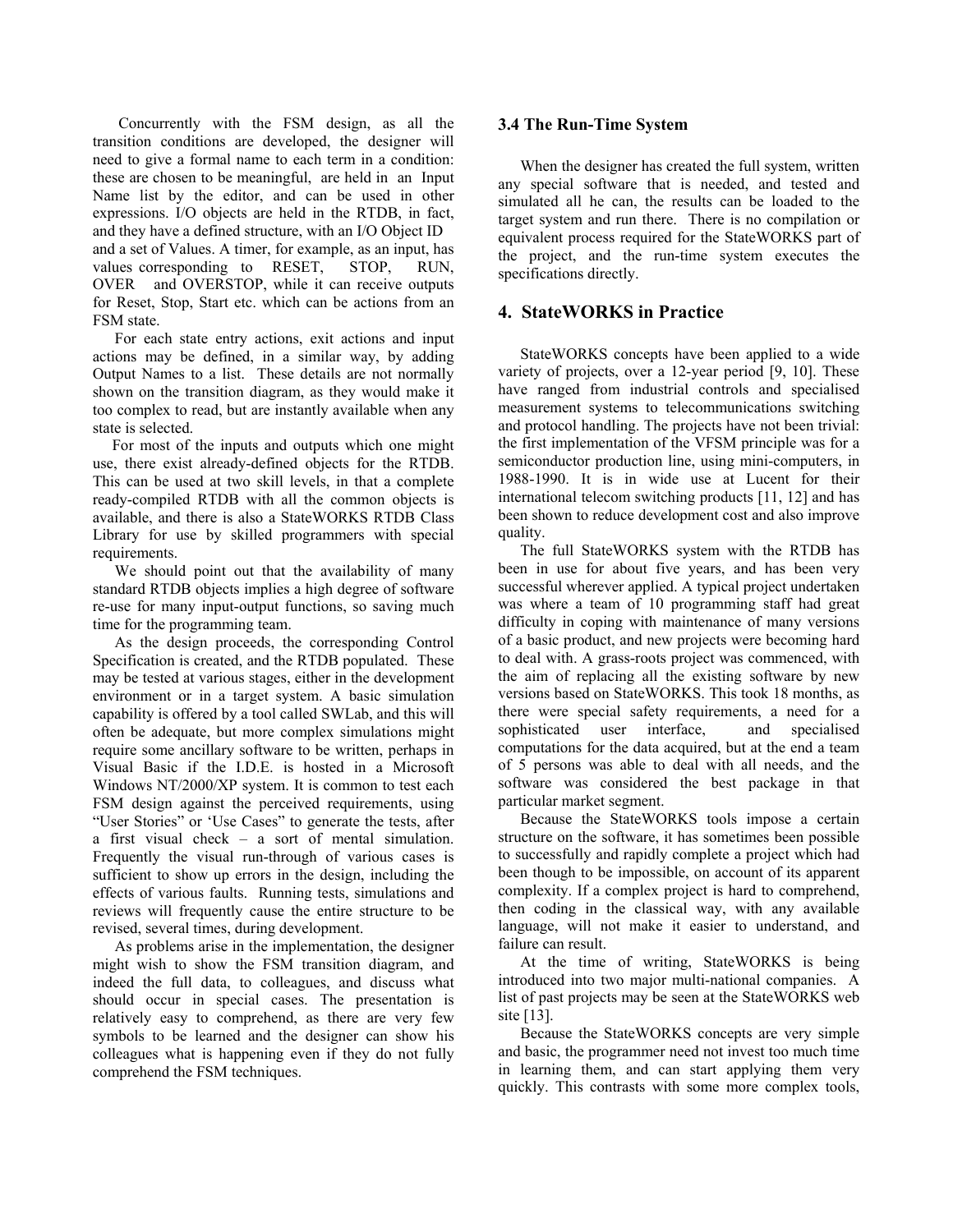which require a major investment to master, and then produce results which are not always felt to justify that effort.

### **5. Further Work.**

The already very extensive StateWORKS Class Library, which is the foundation for the RTDB, has new functions added from time to time, and this process will continue.

 A certain number of improvements are being made to the Editor and other aspects of the I.D.E.

Work is already quite advanced on defining a standard implementation-independent XML data type description, which will simplify the passing of FSM specifications between various tools, including UML, and we are looking for a way to start discussions of this topic.

### **6. Conclusions**

The concepts presented in this paper have resulted in a new modelling and implementation paradigm for control systems. Although the designs use a conventional system behavior description in the form of state machines, the implementations are very different in comparison with typical control software. The software control flow is not programmed any more, but it is implemented by a universal execution unit that executes the control specification in the form of binary or text files. The specification model is prepared and tested by means of development tools including editors, validators, simulators and monitors [13].

StateWORKS offers a very high degree of software re-use, and of avoidance of coding. This can yield great increases in productivity, which we shall need if great advances in the complexity of the hardware we can now build at low cost (cf. Moores Law for IC density) are to be fully utilised. Companies offering a range of similar products may re-use many of their FSM designs with confidence, and can adapt existing designs to new target hardware without the need to analyse complex code written for the previous generation.

Why is it so effective? The main reason is surely that the software is constructed in simple units, and the FSM model we employ forces each FSM in particular to conform strictly to the definition of its interfaces. Similar concepts have been used for many years in other branches of engineering.

A major problem encountered in most initiatives to reduce or automate coding is the diversity of input/output signals in embedded systems: these normally require laborious programming. The StateWORKS concepts of the "virtual environment" and of "positive-logic algebra" permit the software behaviour to be fully and rigorously specified while isolating the input/output particularities from that specification, thus reducing the perceived complexity of the software.

Though the technical concept has been tested and proven in many applications the introduction of these new development and execution tools has not been an easy matter. The main problem for programmers seems to be the acceptance of tools that are not freely programmed and which limit their task to the preparation of a formal specification. A true software engineer should be glad to avoid the coding of the control flow [14].

### **7. Acknowledgements**

The idea was born many years ago. To prove its usefulness and to reach a stage of working development and execution tools required the involvement of many others. R. Schmuki has had the most influence on the proper definitions of object properties. Due to his support and work we have now working tools. A. Flora-Holmquist, J. Dobrowolski, D.Smith and N. Chaffee were the driving persons at AT&T and made the introduction of the concepts into the telecommunication sphere a success. To them, as well as many other persons who helped us during innumerable discussions, we should like to express our acknowledgments. We are also indebted to the anonymous reviewers for their helpful suggestions and comments.

# **8. References**

[1] Edward A. Lee: "Embedded Software - An Agenda for Research", *UCB ERL Memorandum M99/63* (December 1999). (Available on-line at eecs.berkeley.edu/publications.)

[2] Aki Nimura: "SCC-II Microsequencer", Xilinx "*XCELL Journal*" issue 42, Spring 2002, page 72. (Available on-line at www.xilinx.com/literature.)

[3] David Harel: "Executable Object Modeling with Statecharts", IEEE "*Computer*" July 1997, pp. 31-42.

[4] Miro Samek, "*Practical Statecharts in C/C++*" CMP Books, 2002.

[5] J. Caroll, D. Long, *Theory of Finite Automata with an Introduction to Formal Languages*. Prentice Hall, Englewoods Cliffs, N.J., 1989.

[6] Stephen J. Mellor and Marc J. Balcer, *Executable UML*. Addison-Wesley, 2002.

[7] Shige Wang and Kang G. Shin: "An Architecture for Embedded Software Integration Using Reusable Components", *Proc. International Conference on Compilers, Architectures and Synthesis for Embedded Systems*, ACM, November 2000.